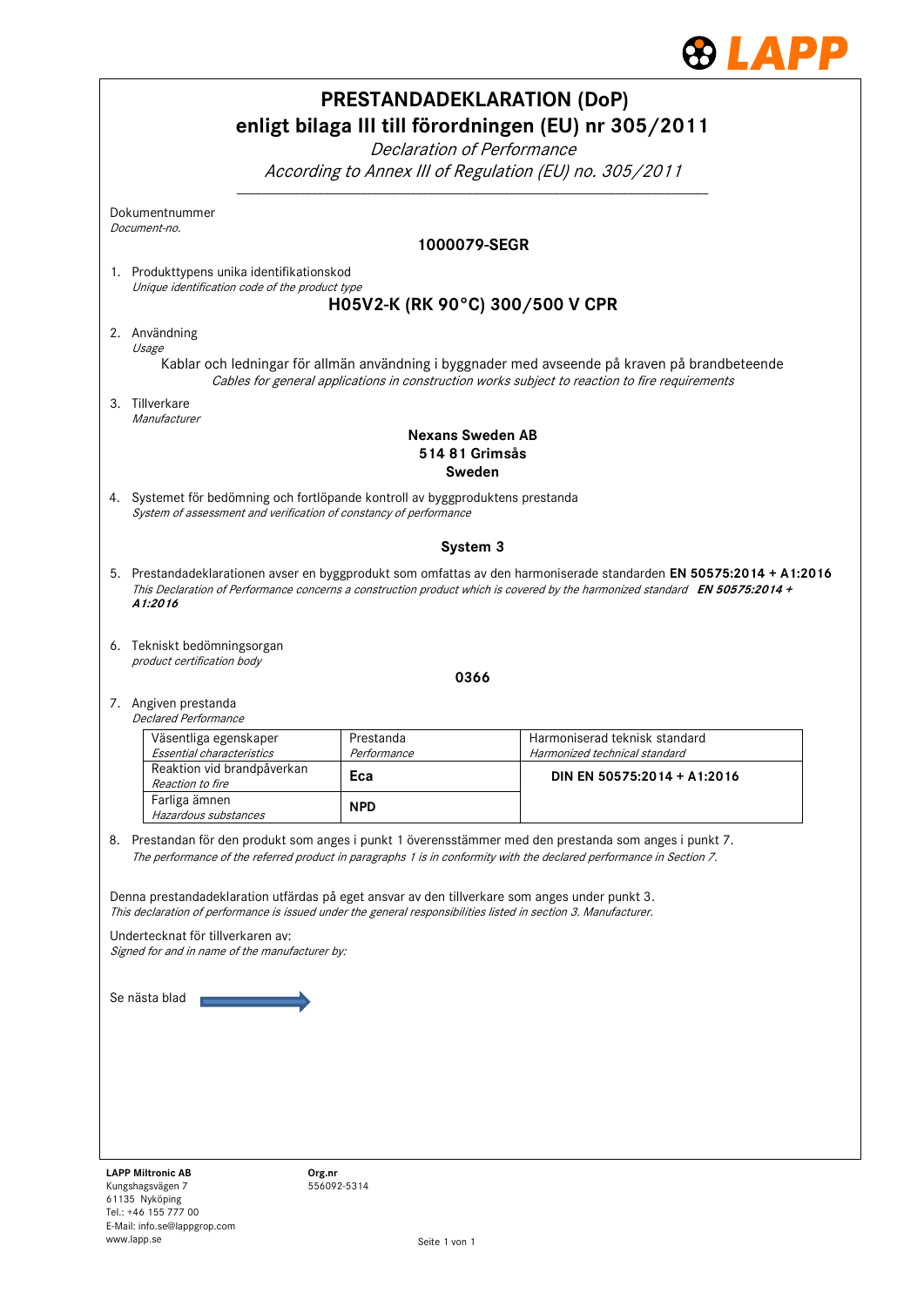

## **DECLARATION OF PERFORMANCE NO: 1000079-SEGR**

Date: **31/03/2017 Product Family Name**

## **H05V2-K (RK 90°C) 300/500 V CPR**

*(see list of corresponding products and unique identification codes hereafter)*

**Intended use of the product**

Cable for general applications in construction works subject to reaction to fire requirements

**AVCP** (**A**ssessment and **V**erification of **C**onstancy of **P**erformance): System 3

**Notified product testing laboratory No**: 366

### **Declared performance and Harmonized Standard**

| <b>ESSENTIAL CHARACTERISTIC</b> | <b>PERFORMANCE</b> | <b>HARMONIZED STANDARD</b>        |
|---------------------------------|--------------------|-----------------------------------|
| Reaction to fire                | Fca                | according to EN50575:2014+A1:2016 |
| Release of dangerous substances | NPD.               | <b>NA</b>                         |

NPD

The performance of the product mentioned above is in conformity with the declared performance. This declaration of performance is issued under the sole responsibility of the manufacturer.

Manufacturer Nexans Sweden AB

SE-514 81 GRIMSÅS Sweden

Signed for the manufacturer by Inge Adolfsson inge.adolfsson@nexans.com Nexans Sweden AB 31/03/2017

Luze Alem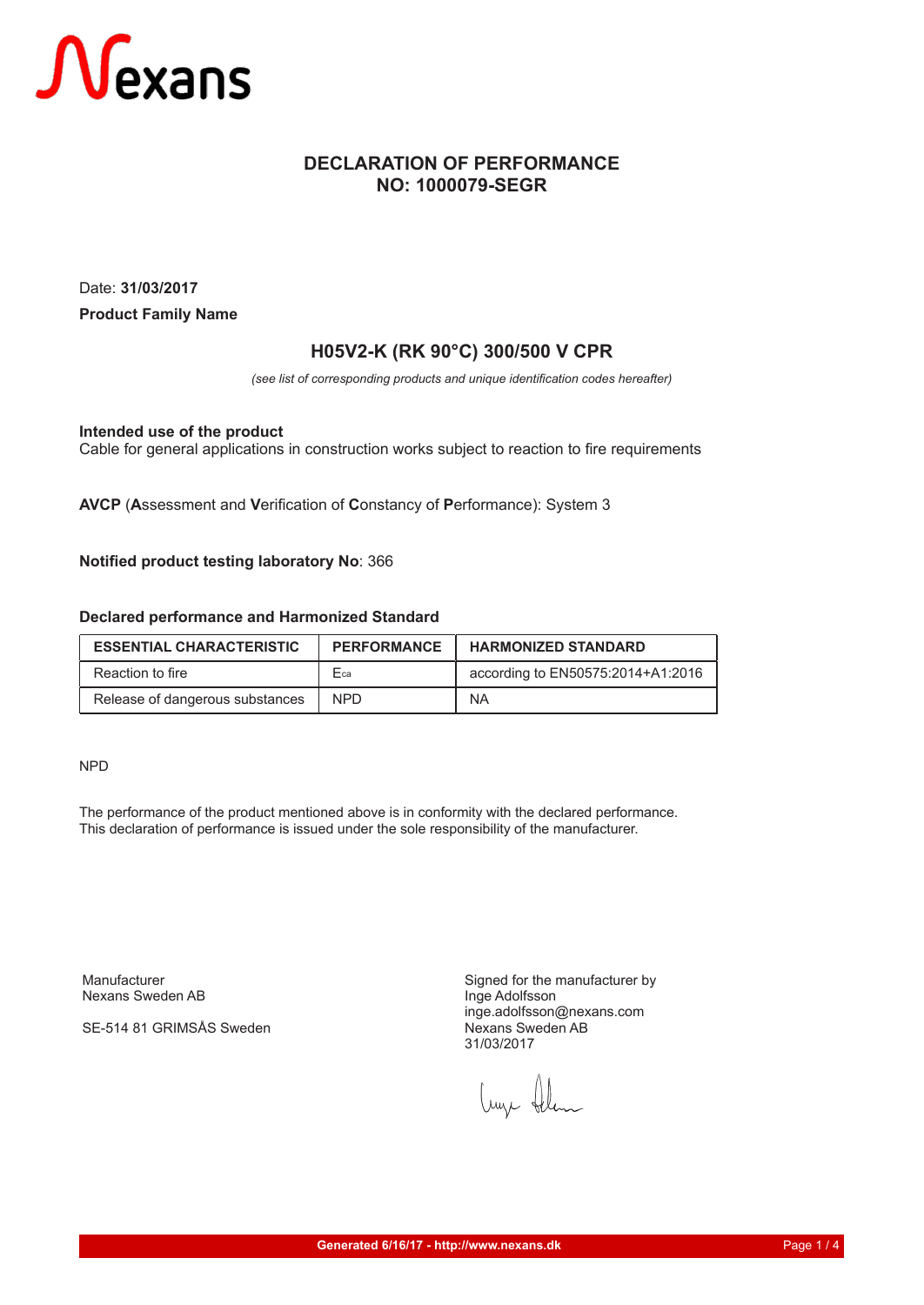## Nexans

You will find hereafter the list of CPR certified products for the selected family

| Nexans ref.     | Country ref.    | <b>Product Name</b>             |
|-----------------|-----------------|---------------------------------|
| 11018112        | 11018112        | H05V2-K (RK 90°C) 300/500V 0.75 |
| 11183012-001-48 | 11183012-001-48 | H05V2-K (RK 90°C) 300/500V 0.5  |
| 11183012-002-48 | 11183012-002-48 | H05V2-K (RK 90°C) 300/500V 0.5  |
| 11183012-003-48 | 11183012-003-48 | H05V2-K (RK 90°C) 300/500V 0.5  |
| 11183012-004-48 | 11183012-004-48 | H05V2-K (RK 90°C) 300/500V 0.5  |
| 11183012-005-48 | 11183012-005-48 | H05V2-K (RK 90°C) 300/500 V 0.5 |
| 11183012-005-48 | 11183071-001-05 | H05V2-K (RK 90°C) 300/500 V 0.5 |
| 11183012-006-48 | 11183012-006-48 | H05V2-K (RK 90°C) 300/500V 0.5  |
| 11183012-008-48 | 11183012-008-48 | H05V2-K (RK 90°C) 300/500V 0.5  |
| 11183012-010-48 | 11183012-010-48 | H05V2-K (RK 90°C) 300/500 V 0.5 |
| 11183012-011-48 | 11183012-011-48 | H05V2-K (RK 90°C) 300/500 V 0.5 |
| 11183012-022-48 | 11183012-022-48 | H05V2-K (RK 90°C) 300/500 V 0.5 |
| 11183012-070-48 | 11183012-070-48 | H05V2-K (RK 90°C) 300/500V 0.5  |
| 11183046-001-21 | 11183046-001-21 | H05V2-K (RK 90°C) 300/500V 0.5  |
| 11183046-002-21 | 11183046-002-21 | H05V2-K (RK 90°C) 300/500V 0.5  |
| 11183046-003-21 | 11183046-003-21 | H05V2-K (RK 90°C) 300/500V 0.5  |
| 11183046-004-21 | 11183046-004-21 | H05V2-K (RK 90°C) 300/500V 0.5  |
| 11183046-005-21 | 11183046-005-21 | H05V2-K (RK 90°C) 300/500V 0.5  |
| 11183046-006-21 | 11183046-006-21 | H05V2-K (RK 90°C) 300/500V 0.5  |
| 11183046-008-21 | 11183046-008-21 | H05V2-K (RK 90°C) 300/500V 0.5  |
| 11183046-010-21 | 11183046-010-21 | H05V2-K (RK 90°C) 300/500V 0.5  |
| 11183046-011-21 | 11183046-011-21 | H05V2-K (RK 90°C) 300/500V 0.5  |
| 11183046-022-21 | 11183046-022-21 | H05V2-K (RK 90°C) 300/500V 0.5  |
| 11183046-070-21 | 11183046-070-21 | H05V2-K (RK 90°C) 300/500V 0.5  |
| 11183046-122-21 | 11183046-122-21 | H05V2-K (RK 90°C) 300/500V 0.5  |
| 11183046-152-21 | 11183046-152-21 | H05V2-K (RK 90°C) 300/500V 0.5  |
| 11183112-001-39 | 11183112-001-39 | H05V2-K (RK 90°C) 300/500V 0.75 |
| 11183112-002-39 | 11183112-002-39 | H05V2-K (RK 90°C) 300/500V 0.75 |
| 11183112-003-39 | 11183112-003-39 | H05V2-K (RK 90°C) 300/500V 0.75 |
| 11183112-004-39 | 11183112-004-39 | H05V2-K (RK 90°C) 300/500V 0.75 |
| 11183112-005-39 | 11183112-005-39 | H05V2-K (RK 90°C) 300/500V 0.75 |
| 11183112-006-39 | 11183112-006-39 | H05V2-K (RK 90°C) 300/500V 0.75 |
| 11183112-008-39 | 11183112-008-39 | H05V2-K (RK 90°C) 300/500V 0.75 |
| 11183112-010-39 | 11183112-010-39 | H05V2-K (RK 90°C) 300/500V 0.75 |
| 11183112-011-39 | 11183112-011-39 | H05V2-K (RK 90°C) 300/500V 0.75 |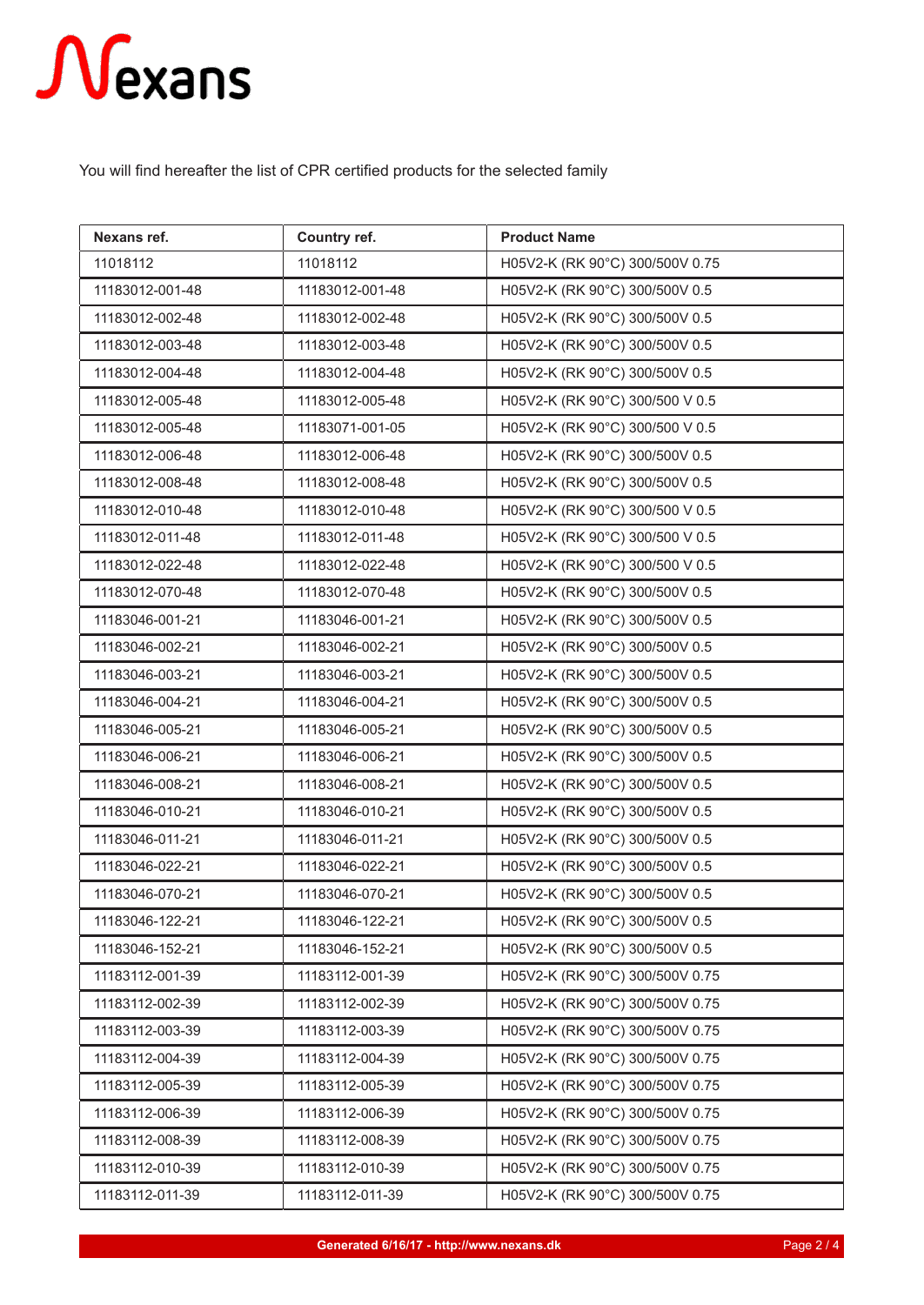## Nexans

| 11183112-022-39 | 11183112-022-39 | H05V2-K (RK 90°C) 300/500V 0.75  |
|-----------------|-----------------|----------------------------------|
| 11183112-060-39 | 11183112-060-39 | H05V2-K (RK 90°C) 300/500V 0.75  |
| 11183112-070-39 | 11183112-070-39 | H05V2-K (RK 90°C) 300/500V 0.75  |
| 11183112-122-39 | 11183112-122-39 | H05V2-K (RK 90°C) 300/500 V 0.75 |
| 11183112-152-39 | 11183112-152-39 | H05V2-K (RK 90°C) 300/500V 0.75  |
| 11183140-001-02 | 11183140-001-02 | H05V2-K (RK 90°C) 300/500V 0.75  |
| 11183140-002-02 | 11183140-002-02 | H05V2-K (RK 90°C) 300/500V 0.75  |
| 11183140-003-02 | 11183140-003-02 | H05V2-K (RK 90°C) 300/500V 0.75  |
| 11183140-004-02 | 11183140-004-02 | H05V2-K (RK 90°C) 300/500V 0.75  |
| 11183140-005-02 | 11183140-005-02 | H05V2-K (RK 90°C) 300/500V 0.75  |
| 11183140-006-02 | 11183140-006-02 | H05V2-K (RK 90°C) 300/500V 0.75  |
| 11183140-008-02 | 11183140-008-02 | H05V2-K (RK 90°C) 300/500V 0.75  |
| 11183140-010-02 | 11183140-010-02 | H05V2-K (RK 90°C) 300/500V 0.75  |
| 11183140-011-02 | 11183140-011-02 | H05V2-K (RK 90°C) 300/500V 0.75  |
| 11183140-022-02 | 11183140-022-02 | H05V2-K (RK 90°C) 300/500V 0.75  |
| 11183140-070-02 | 11183140-070-02 | H05V2-K (RK 90°C) 300/500V 0.75  |
| 11183140-122-02 | 11183140-122-02 | H05V2-K (RK 90°C) 300/500V 0.75  |
| 11183140-152-02 | 11183140-152-02 | H05V2-K (RK 90°C) 300/500V 0.75  |
| 11183141-002-02 | 11183141-002-02 | H05V2-K (RK 90°C) 300/500V 0.75  |
| 11183146-001-21 | 11183146-001-21 | H05V2-K (RK 90°C) 300/500V 0.75  |
| 11183146-002-21 | 11183146-002-21 | H05V2-K (RK 90°C) 300/500V 0.75  |
| 11183146-003-21 | 11183146-003-21 | H05V2-K (RK 90°C) 300/500V 0.75  |
| 11183146-004-21 | 11183146-004-21 | H05V2-K (RK 90°C) 300/500V 0.75  |
| 11183146-006-21 | 11183146-006-21 | H05V2-K (RK 90°C) 300/500V 0.75  |
| 11183146-008-21 | 11183146-008-21 | H05V2-K (RK 90°C) 300/500V 0.75  |
| 11183146-010-21 | 11183146-010-21 | H05V2-K (RK 90°C) 300/500V 0.75  |
| 11183146-011-21 | 11183146-011-21 | H05V2-K (RK 90°C) 300/500V 0.75  |
| 11183146-022-21 | 11183146-022-21 | H05V2-K (RK 90°C) 300/500V 0.75  |
| 11183146-070-21 | 11183146-070-21 | H05V2-K (RK 90°C) 300/500V 0.75  |
| 11183146-122-21 | 11183146-122-21 | H05V2-K (RK 90°C) 300/500V 0.75  |
| 11183146-152-21 | 11183146-152-21 | H05V2-K (RK 90°C) 300/500V 0.75  |
| 11183171-001-05 | 11183171-001-05 | H05V2-K (RK 90°C) 300/500V 0.75  |
| 11183171-002-05 | 11183171-002-05 | H05V2-K (RK 90°C) 300/500V 0.75  |
| 11183171-003-05 | 11183171-003-05 | H05V2-K (RK 90°C) 300/500V 0.75  |
| 11183171-004-05 | 11183171-004-05 | H05V2-K (RK 90°C) 300/500V 0.75  |
| 11183171-008-05 | 11183171-008-05 | H05V2-K (RK 90°C) 300/500V 0.75  |
| 11183171-010-05 | 11183171-010-05 | H05V2-K (RK 90°C) 300/500V 0.75  |
| 11183171-022-05 | 11183171-022-05 | H05V2-K (RK 90°C) 300/500V 0.75  |
| 11183171-070-05 | 11183171-070-05 | H05V2-K (RK 90°C) 300/500V 0.75  |
| 11183171-122-05 | 11183171-122-05 | H05V2-K (RK 90°C) 300/500V 0.75  |